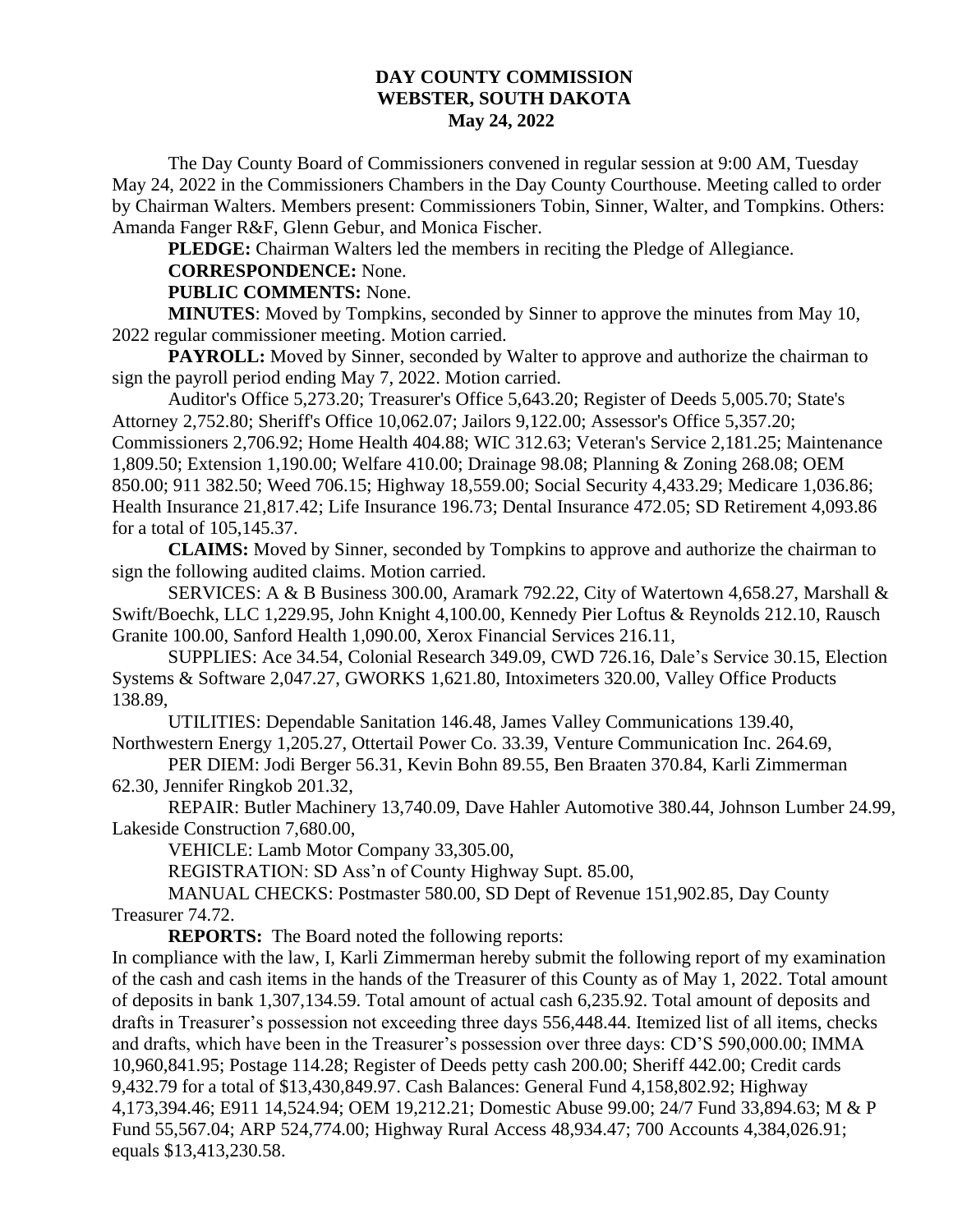In compliance with the law, I, Jodi Berger hereby report the fees of the Office of Register of Deeds for the month of April 2022. Births (9) 135.00; Deaths (39) 585.00; Marriages (3) 120.00; Transfer fees 5,180.50; Recordings 6,037.00; Copies 625.75; Sales Tax 0.25 for a total of \$12,683.50.

In compliance with the law, I, Jerred Schreur hereby submit the following report of all fees received by me as Sheriff within and for the County for the month of April 2022: Accident Reports 0.00; Phone cards 46.95; Phone Commission 557.32; Remote Breath Tests 61.00; Remote Breath Act/Deact 0.00; Sheriff's Fees 1,080.63; Fingerprints 0.00; Juvenile Care 1,400.00; Dispatch Services 9,500.00; PBT's 283.00; Pistol Permits 24.00; Prisoners-Out of Co. 8,765.00; UA Fees 90.00; Work Release 1,635.00; Sales Tax 6.10 for a total of 23,879.29.

**CITY OF ANDOVER ANNEXATION:** Auditor Zimmerman presented a petition that was filed by Robert A. Voss that reads, "WE, THE UNDERSIGNED qualified voters of the municipality of Andover, the state of South Dakota, petition that the following resolution as passed by the governing board of the municipality, be submitted to the voters for their approval or rejection pursuant to law. Resolution to Annex Meathouse 2<sup>nd</sup> Addition dated May 10, 2022." Moved by Tompkins, seconded by Walter to establish a special election precinct per state statute for the City of Andover to conduct a special election. Motion carried.

**EXECUTIVE SESSION:** Moved by Sinner, seconded by Tobin to enter into Executive Session at 9:09 AM for legal and personnel matters as per SDCL 1-25-2. Motion carried. Chairman Linda Walters reconvened the regular session at 9:29 AM.

**PLANNING/ZONING:** Moved by Tobin, seconded by Walter to recess the regular session at 9:30 AM, to convene as Planning, Zoning and Drainage Board. Motion carried. Chairman Linda Walters reconvened the regular session at 9:47 AM.

**PLAT:** Upon recommendation of the Planning & Zoning Board, moved by Sinner, seconded by Tobin to approve the following plats: 1) Lillian Kampa- Kampa-Storley Addn in NESE 4.123.55; 2) Lillian Kampa- Kampa Family Cemetery in NENE 11.123.55; 3) Jimmie Zubke- Tract 1 of Sunset Ridge Addition in SE 18.122.54; 4)Mary Mckinney- Block 7 MarGi Park SubDiv in Gov't Lot 7 in 22.123.53 5) Gary Marshik- Lot 33A Highview SubDiv in NW in 19.123.54; 6) Don Mahlen- Likness-Mahlen Addition in NW in 26.122.56. Motion carried.

**WEED BOARD:** Moved by Walter, seconded by Tompkins to recess and convene as a Weed Board at 9:47 AM. Motion carried. Chairman Walters reconvened the regular meeting at 9:50 AM. Next Weed Board meeting will be Tuesday July 19, 2022 at 9:45 AM.

**JOINT WORK AGREEMENT WITH ROBERTS COUNTY:** Moved by Tobin, seconded by Sinner to approve the joint work agreement between Roberts and Day County and to authorize the chairman to sign it. Motion carried.

**ROW FOR LAKE REGION ELECTRIC:** Moved by Tobin, seconded by Tompkins to approve application for Occupancy on ROW of County Highways for Lake Region Electric per Highway Supt. Braaten's recommendations. Motion carried.

**4" WATER PUMP:** Moved by Tobin, seconded by Sinner to approve Hwy. Supt. Braaten to purchase a 4" water pump from Bierschbach Equipment for \$14,000.00 to help pump water from culverts. Braaten has been renting the pump and it has been working well. Motion carried.

LAKE LEVELS: Hwy Supt Braaten reported on the lake levels in Day County. Braaten plans to call the Corps of Engineers after the final lake level reports are in.

**PUBLIC AUCTION:** Jean Benike appeared before the board questioning the parcel of land owned by Day County. Day County acquired parcel #07.663.0040 in 2014 for back taxes. Parcel was removed from tax sale per Commissioner minutes on March 4, 2014. Motion by Sinner, seconded by Walter to declare parcel #07.663.0040 surplus and put it on public auction. The following property will be sold at public auction on June 21, 2022 at 10:30 AM on the front steps of the Day County Courthouse,  $711 \text{ W } 1^{\text{st}}$  ST., Webster, SD. Property offered for sale is as follows:

Parcel #07.663.0040; Part of Outlot 4 of Camp Dakota Subdivision of Lot 1, Section 15, Township 123 North, Range 53 West of the 5<sup>th</sup> P.M., Day County, South Dakota. Motion carried.